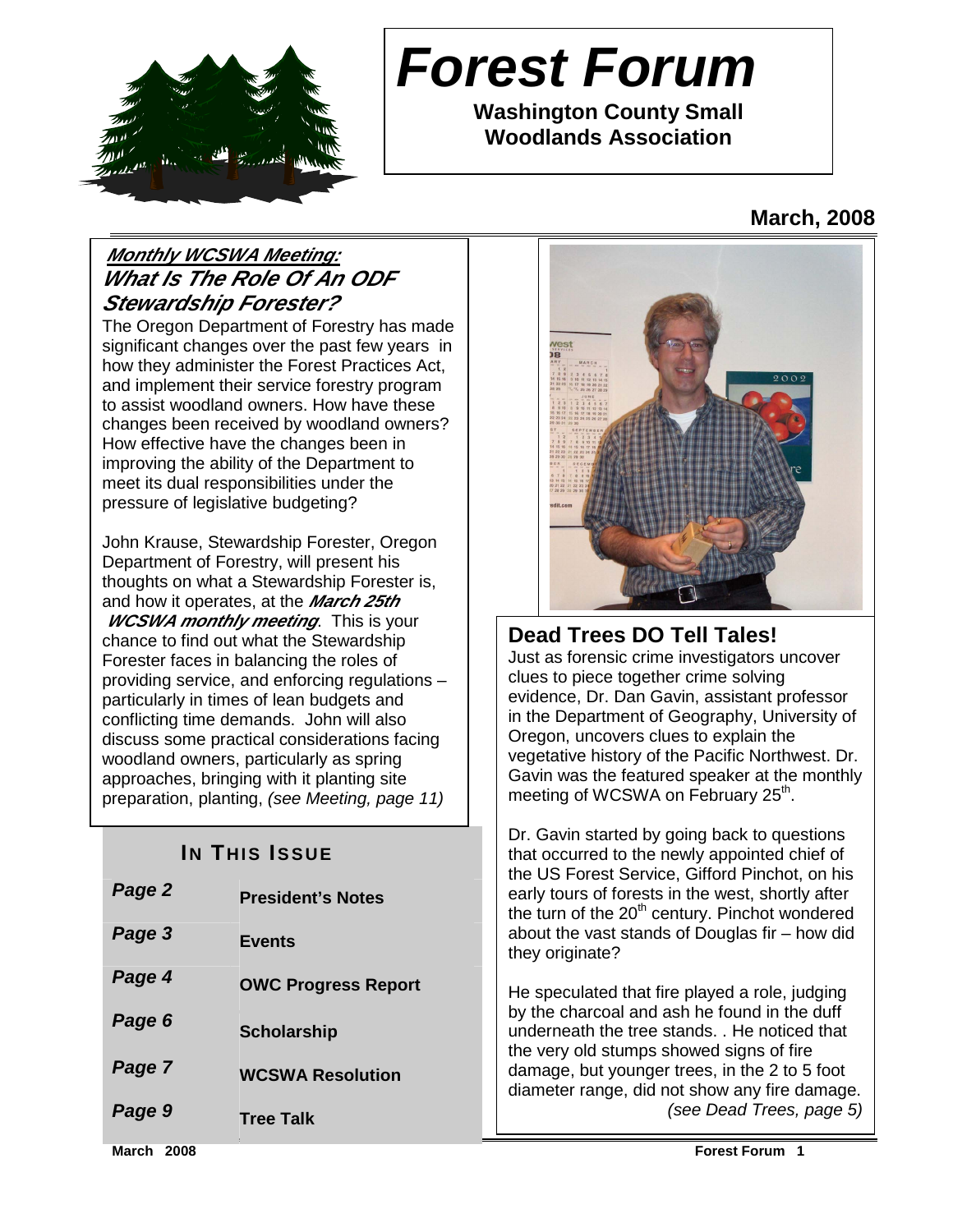# **Notes from the President** *by Dallas Boge*

On February 26, 2008, the board of directors unanimously passed a resolution opposing the construction of LNG facilities and pipelines in Oregon. The resolution is published elsewhere in the Forest Forum. Some of the other counties are starting to study the changes that would be brought about by the construction project. I hope that in the near future OSWA at the state level will support us.

This time of year brings up the safety issue on our farms. The last two Februaries, natural cover fires have broken out in our local fire district. Last year's fire went on for seven hours, this year's only three. Both could have been prevented by following the rules about a firebreak around the piles to be burned. Take just a few minutes to make a break down to mineral soil. Who would think that dry grass and brush would burn in the winter? It does. As we start to become more active in our outdoor projects, we need to review, at least in our minds, how we work so that we work safely. A few minutes of review can save a few weeks in the hospital.

The state convention will soon be here in Florence. This year's convention will be more like the ones in the past, with an excellent tree school one day. With all the other events planned, this is one not to be missed.

By the time you read this, I hope that you have all your replanting done. It is almost time to spray unwanted vegetation again.

That's all for now.

# Dallas

# **The Ax Men Cometh**

The first-ever non-fiction series about the treacherous life of Pacific Northwest timber cutters, **AX MEN**, premieres **Sunday, March 9 at 10pm ET/PT** on the **History Channel.** Deep in the woods of the Pacific Northwest, rugged men make their living doing one of the most dangerous jobs in history... Logging. Their mission: to retrieve timber perched on mountainsides too steep to access with machines. But this is no easy task. For more than a hundred years, larger than life characters, many of whom are members of logging families that go back to the time when the West was being settled, have spent their days among towering trees and powerful machines and their nights in outposts far from the comforts of civilization. AX MEN will tell remarkable stories detailing the history of the logging industry, showing how technology has transformed life for today's logger, while the struggle of man versus nature stays the same. Over the course of thirteen episodes, AX MEN follows four logging crews through a season in the remote forests of northwest Oregon. Plagued by mechanical failures, relentless weather--including a hurricane that ripped through the area--and violent and unpredictable terrain, these brave men risk their lives retrieving the very timber we depend on to build our country. Snapped cables, runaway logs and treacherous machinery are among the many dangers that threaten their lives and safety everyday. Anything and everything can go wrong on these sites and the price of even the simplest mistake can mean death.

Member Liz Jacobs provided this information from the History Channel, along with the fact that the four crews are: Pihl Logging, Browning Logging, Gustafson Logging and Stump Branch (Mel Lardy). She notes that the crew was filming when we had the severe, crazy weather in December. Since many of us have used, or know these loggers, she thought a snippet in the WCSWA newsletter might be a good idea.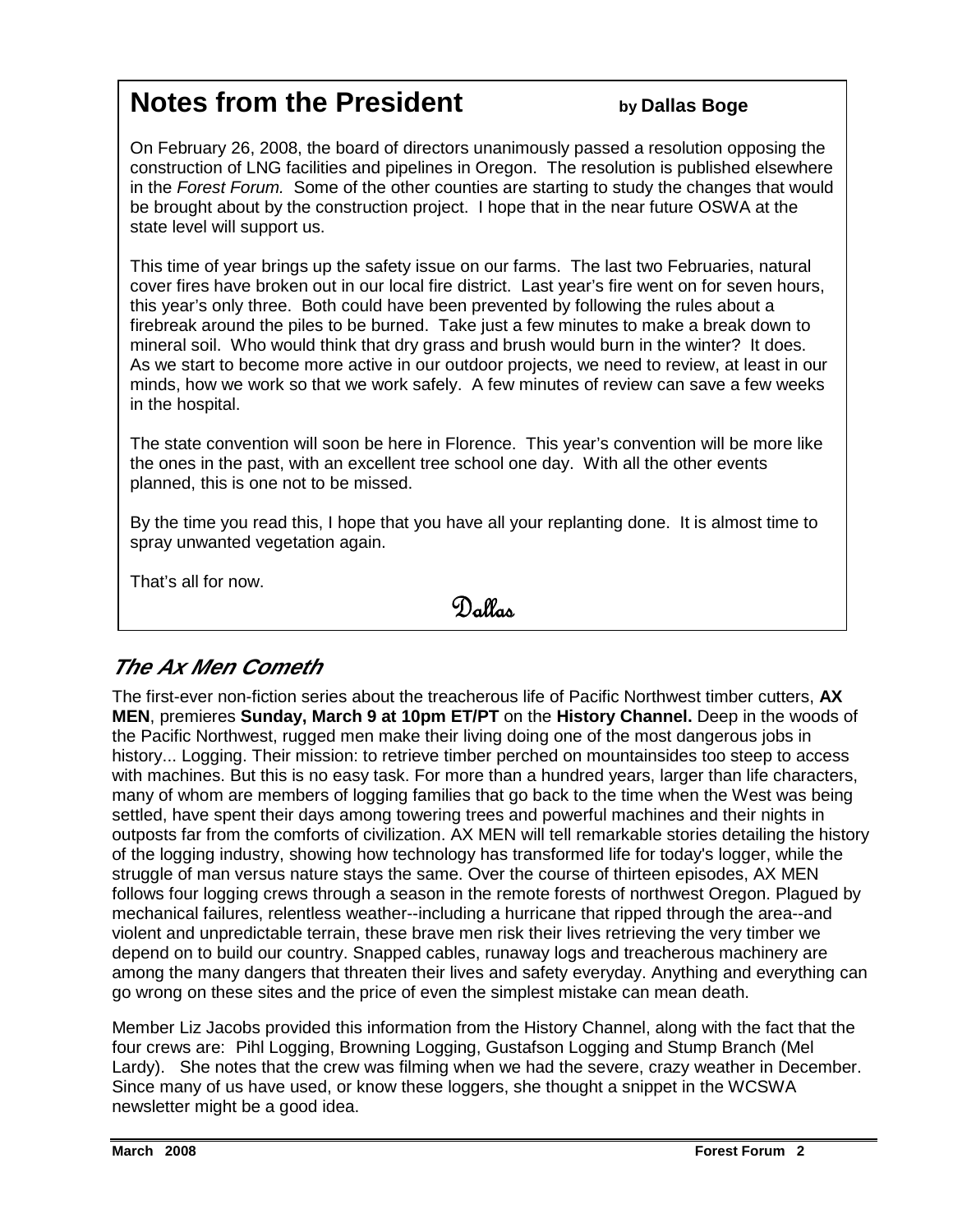#### **WCSWA Leadership**

 **President – Dallas Boge; 503-357-7688 Vice-President** – **Jim Brown; 503-284-6855 Secretary-Treasurer – Bob Shumaker**; 503-324-7825 Board of Directors: Dick Courter; 503-297-1660 Art Dummer; 503-357-4258 Tom Nygren, 503-628-5472 Neil Schroeder; 503-628-2344 Bonnie Shumaker – 503-324-7825 Wendell Walker, 503-353-0328  **Legislative Committee Chair:**  Ron Larson; 503-775-3223

**WCSWA Website** www.wcswa.org **Website Manager: Kathy Scott** Contact Tom Nygren for web postings and information.

**Forest Forum Newsletter Editor:** Tom Nygren 503-628-5472 e-mail: tnygren@juno.com

#### **The Tree Farm Tradin' Post**

 for tools, equipment, property, or materials? You can place a free advertisement in Forest Forum. A free service to our members: List tree farm items/land to buy, sell, or trade. Contact Tom Nygren, 503-628-5472. Got a tool or piece of equipment you don't need any more? Or maybe you are looking Another way for tree farmers to help each other! (3 month limit)

- **For Sale:** 800-1000 Western Red Cedar potted in 7 gal. cans, ¾" 1" caliper at base, 3-4' high. \$12.50 each or \$10 each for 6 or more. Neil Schroeder, 503/628-2344.
- **For Sale:** About 20 6-8' cedar fence posts, some treated. \$6 each. Neil Schroeder, 503/628- 2344.
- **Wanted:** We'll recycle your old 5-6' fencing wire (not barbed) to cage seedlings from deer damage. Will pick up at your place. Neil Schroeder, 503/628-2344
- **Wanted:** Two cylinder John Deere diesel tractor restored or restorable for display in new museum. Jeff Clevenger (503) 472-2811

### **Event Calendar**

| <b>March</b> | 15 WCSWA Annual Native Plant Sale - see article on page 8<br>25 WCSWA Monthly Meeting John Krause, Stewardship Forester, Oregon Dept. of<br>Forestry. Details later. OSU Extension office, Capital Center, 185 <sup>th</sup> and Walker<br>Road, Beaverton.                                                                     |
|--------------|---------------------------------------------------------------------------------------------------------------------------------------------------------------------------------------------------------------------------------------------------------------------------------------------------------------------------------|
| April        | 6 Starker Lecture, OSU - See Potpourri, page 12<br><b>17 Starker Lecture</b><br>22 WCSWA Monthly Meeting Susan Barnes, Wildlife Biologist, Oregon Dept. of<br>Fish & Wildlife. Details later. OSU Extension office, Capital Center, 185 <sup>th</sup> and<br>Walker Road, Beaverton.<br>24-26 OSWA Annual Meeting, Florence, OR |
| May          | 20 WCSWA Potluck at Reeher Family "stage stop" and "woods camp". Details later<br>29 Starker Lecture Series Field Trip                                                                                                                                                                                                          |
| June         | 12 WCSWA Twilight tour at the Raines Tree Farm to celebrate 50 year<br>anniversary                                                                                                                                                                                                                                              |
| July         | 26 Tree Farmer of the Year Tour – Bob and Bonnie Shumaker's                                                                                                                                                                                                                                                                     |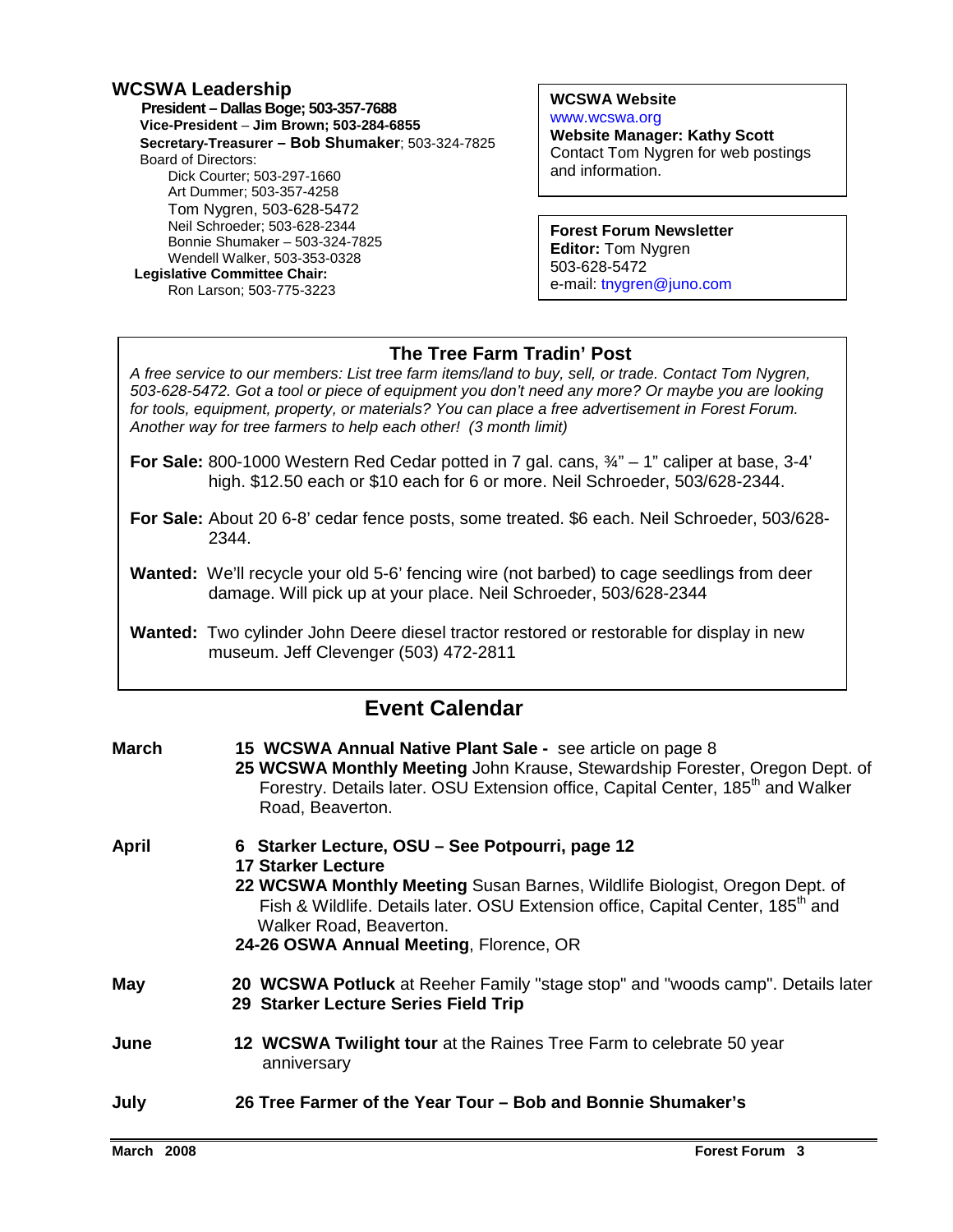

A reminder about farm/ranch insurance.

A roll up your sleeves reminder.

Whether you're on a 15,000-acre ranch or a small hobby farm, your insurance should work as hard as you do. Call today for a free, no-obligation look at getting it all coveredhome, buildings, livestock, machinery and liability. So you can check it off your list, and off your mind.



**Oregon Woodland Co-op Progress Report** The Oregon Woodland Co-op continues to make good progress in implementing its new business plan with the help of a USDA Value-Added Program Grant. A **new office** is now established, and though not open at all times, it is being used by the Co-op's Coordinators, Kent Goodyear, Scott Zimmerman, and Louis Leatherman. The office phone number is 503-647-7425, and you will reach a Coordinator even if they are not in the office.

A **website** has now been established for the Co-op (www.orwoodlandco-op.com) and it is being "populated" with information about the Co-op, member services, contact phone numbers, and other information. A Market Report, written by the Co-op marketing manager Scott Zimmerman, will be a regular feature. It will be posted weekly or bi-weekly, as market news develops. The website will be aimed at providing three types of information: Marketing opportunities, Co-op activities, and Outreach information to partner organizations, individuals, and potential new Co-op members.

Work continues on **purchasing and contracting leverage** opportunities. Discussions are underway to establish a cooperative purchasing account with a major supplier of supplies, equipment, and chemicals that woodland owners need. The aim is to be able to provide Co-op members with discounted prices and/or rebates for their purchases. Contract activities, such as aerial spraying and tree planting, to serve multiple members at reduced cost are also being developed.

#### Additional **professional service provider**

agreements are also being developed, to enable Coop members to meet all their needs for professional services. This will provide a range of available services, including all types of forestry consulting, wildlife management, engineering, and other professional services.

The Co-op is developing a **bundled firewood program** with the assistance of Lyal Purinton and Liz Jacobs. Anyone who has interest in participating in the Co-op firewood program, please call 503-647- 7425 to speak with the coordinators.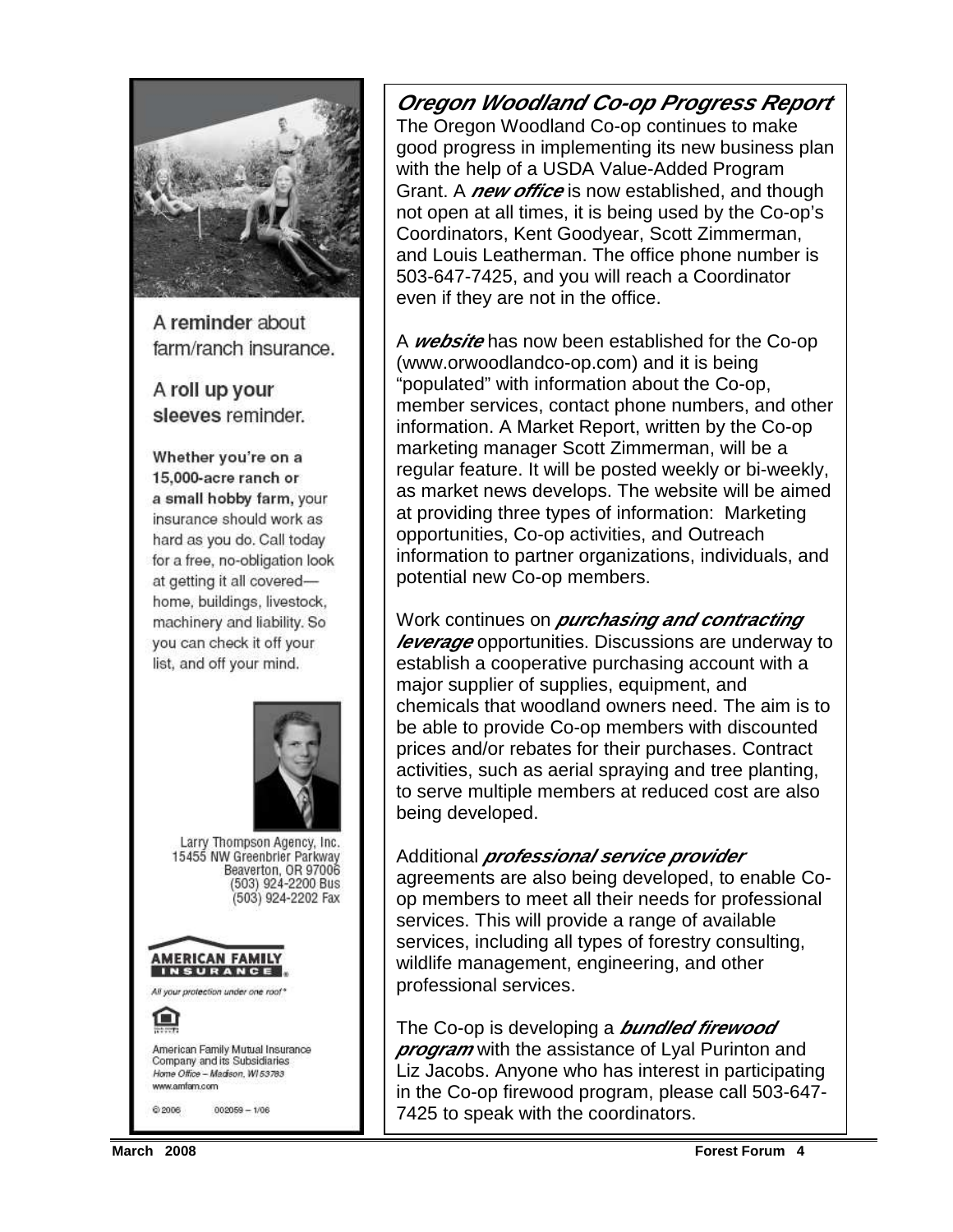# **RURAL PROPERTY INVESTMENT**

A TIMBERNET COMPANY

**Regional Rural Property Specialists Investments • Acquisitions • Exchanges • Sales** 

  **Direct Inquiries to: Jeff Campbell,** Principal Broker\* **Gerald Hiebert,** Broker Mobile 503-957-7025 Mobile 503-551-5300 (Salem)  **\*** Licensed broker in both Oregon and Washington **Office Phone (503) 542-0095 Office Fax: (503) 542-0067** 

13500 SW 72nd Avenue, Suite 200, Portland, OR 97223-8091

**Please visit our website:** www.ruralpropertyinvestments.com

**Dead Trees, continued from page 1** 

Dr. Gavin's research has led him to using sophisticated tools to uncover clues to the past fire history of the Pacific Northwest – tools such as high-powered microscopes and carbon-dating. With these tools he has determined **the historic rate of variability** (HRV) of fire occurrence, which tells the story of the role of both natural and man-caused fire in establishing the Douglas-fir forests.

According to Gavin, glaciers covered the Pacific Northwest 12 to 14 thousand years ago. As they receded, small lakes were formed in their wake, known as cirque lakes. These cirque lakes have remained in an undisturbed state in many cases, and provide a repository for clues such as pollen from ancient trees, ashes and charcoal from past fires, and other bits of vegetative history. Gavin and his students have been extracting cores from these lake bottoms. Using pollen analysis, combined with carbon dating and carbonate shells (the midge-head capsules of diatoms) , they are able to track the ebb and flow of both fires and plant species distribution over thousands of years.

The result is an historical picture of vegetation changes over time: species moving their range both north and south, and even disappearing for hundreds or thousands of years – then reappearing! According to Dr. Gavin, the probable cause for these dramatic (when the time frames are condensed) changes is long term climate change.

(Editor's note: So what's changed? We are still experiencing climate change today. Though we do not have the ability to compress these changes over time, the changes are likely just as dramatic now as they were then – if not more so!)

# **It Was A Good Year For Planting!**

Bob Shumaker, Seedling Chair for WCSWA, reports that almost 70,000 seedlings were sold through the WCSWA Seedling Program this year, for a gross return of \$24,800. The cost of seed, and nursery sowing, tending, and lifting, was almost \$18, 300, leaving a return to WCSWA of over \$6,000.

Profits from seedling sales support a variety of WCSWA programs, and members get locally available, quality seedlings at very competitive prices – a good deal for all of us!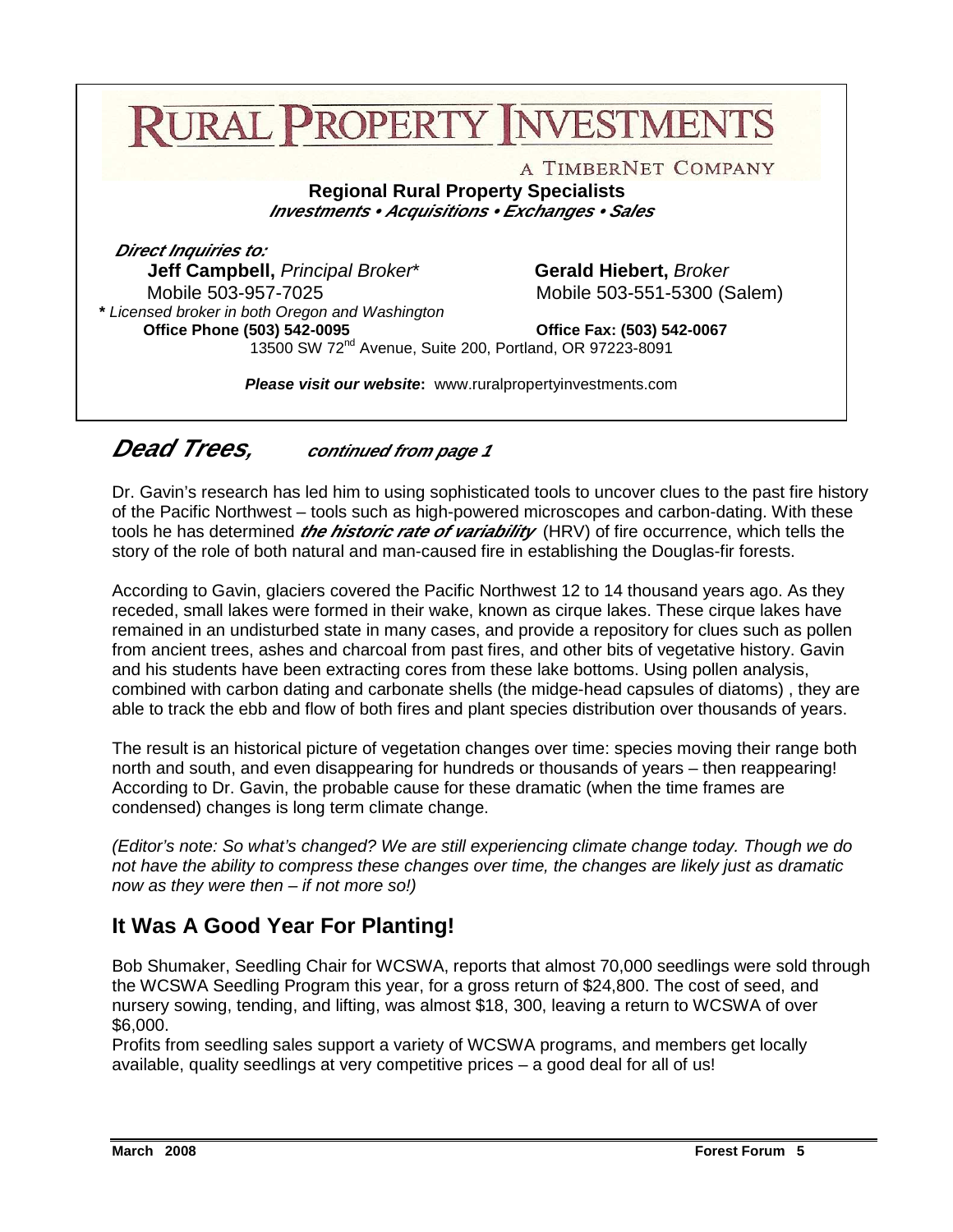# **WCSWA College Scholarships Available**

To further the benefits of our membership, the Washington County Small Woodlands Association has established two \$1,000 college scholarships. A current member of WCSWA must recommend/sponsor an applicant. The scholarships will be available to graduating high school students and college students through their senior year and are not specific to the student's county of residence, field of study, college, university, or trade school. Full time enrollment will be required for release of funds to the educational institution.

 The scholarship application form will require personal and educational information, but no financial data. Two letters of recommendation are required, one of which must be from the WCSWA sponsor. The applicant must also submit a 500-word essay explaining his or her distinguishing qualities, educational and life goals and experiences with his or her family's forest activities or those of the WCSWA sponsor.

**This year's deadline for applications is April 4, 2008.** Winners will be notified as soon as possible and then introduced to our membership at the annual November Awards Banquet or the Tree Farmer of the Year summer picnic.

 Please call or email Bonnie Shumaker for a copy of the application at (503)324-7825 or bandbshu@aol.com. The scholarships are funded from proceeds of the WCSWA Native Tree and Plant sale which is held this year on March 15, 2008.

#### **Anyone for Dairy-aire?**

**The following is from an article by Mitch Lies which appeared in the Capital Press February 8, 2008. (Bonnie Shumaker)** 

 $\overline{a}$ 

"Diary farmers can breathe easy. According to a study reported in a recent edition of "New Scientist" magazine, it turns out dairy workers are five times less likely to develop cancer than the general populace".

 The findings have researchers wondering whether the higher incidence of certain cancers in affluent populations might also have something to do with sanitized, infection-free living. Perhaps adults with greater exposure to germs build up better resistance to bugs, including cancer.

 out to the farm and breathe in some version of value-added or farm direct sales. Oregon Dairy Farmer's Executive Director Jim Krahn suggested that dairy farmers ought to charge city-folks to come cancer-preventative dairy air: A new

 If it holds true for dairy farms, how much better might a study show of the benefits of spending time in the woods? Perhaps a "Douglas-fir delight" walk or "wildflower wellness" could be added to the dream of carbon credits for adding value to our woodlands?



# **Checked Your Roads Lately?**

The recent rains may have created some problems – or simply made existing problems more evident! Grab your shovel and check them out – are the culverts clear? Do you need some water-bars to get the water off the road? Where are the areas you need to do more substantial earthwork and cover seeding this spring?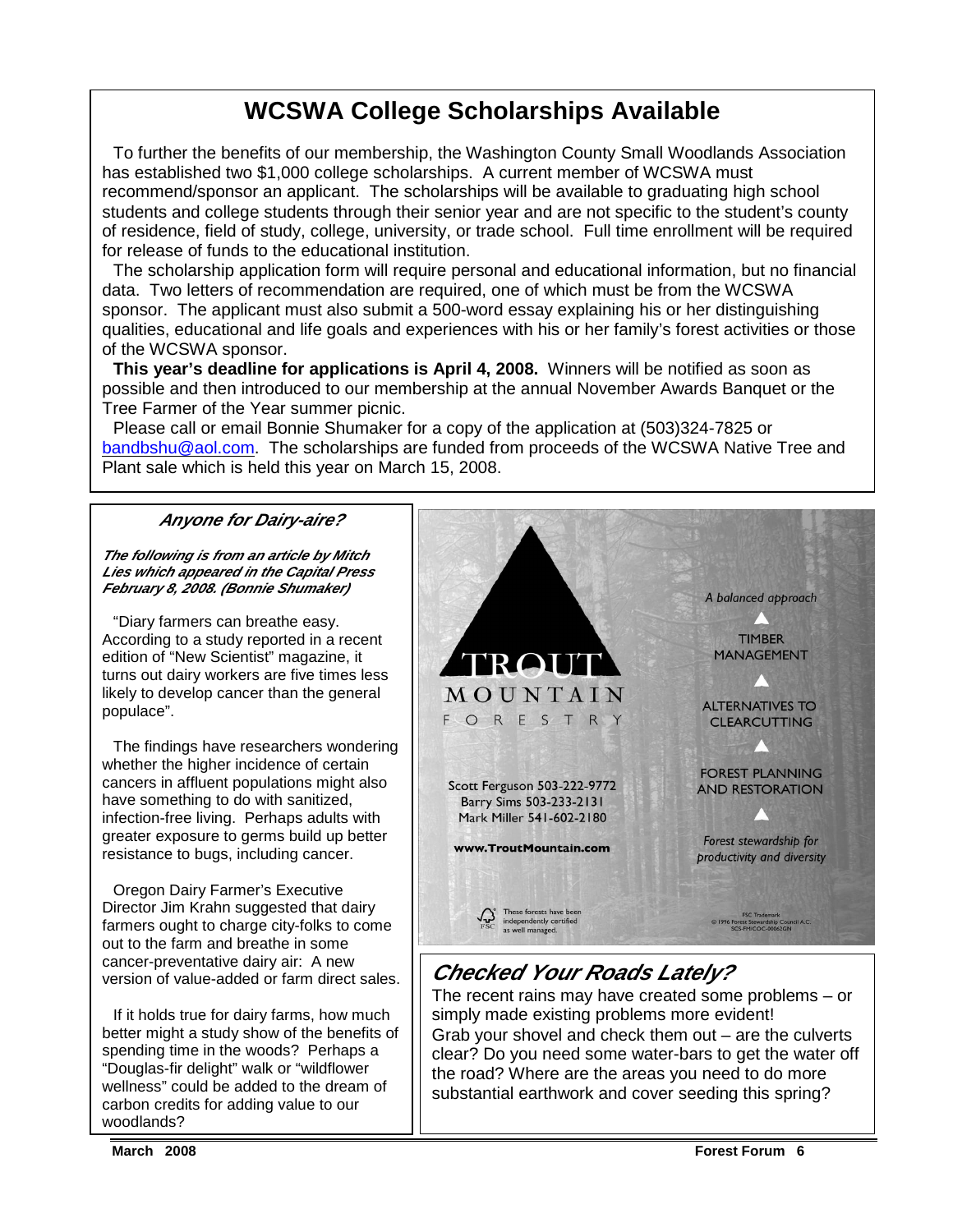#### **WCSWA Takes Pipeline Position:**

**The Board of Directors for Washington County Small Woodlands Association voted for the following resolution at their quarterly meeting on February 26 th . The resolution has been forwarded to the Executive Committee of the Oregon Small Woodland Association, and will be provided to other organizations and entities who may be interested in taking a position on the proposed pipeline.** 

### **WASHINGTON COUNTY SMALL WOODLAND ASSOCIATION HEREBY RESOLVES:**

WHEREAS the Washington County Small Woodlands Association is a county chapter of the Oregon Small Woodlands Association and,

WHEREAS the Oregon Small Woodlands Association promotes the sustainable growth and production of timber and other non-timber products, clean water, healthy wildlife, clean air on privately owned land and,

WHEREAS the Oregon Small Woodlands Association advocates for the use of forest bio-mass for the future energy supply for Oregon and,

WHEREAS the importation of large quantities of liquefied natural gas from unstable sources will cause the development of alternate sources of energy to decline, contrary to the mandated goals of 25% of Oregon's energy coming from renewable sources by 2025 and,

WHEREAS placing large, high pressure natural gas pipelines through such private property is detrimental to said activities and,

WHEREAS the region through which the pipelines is proposed to run are prone to landslides, earthquakes, and stand-replacing fire and,

WHEREAS the pipeline will bring no economic benefit to the affected land owners and cause harvest of immature timber, and not allow replanting of said trees and,

WHEREAS the pipeline would bring danger to the land owners affected, as well as their neighbors, in case of an incident and,

WHEREAS the construction of the pipeline would disrupt irrigation and drainage lines in field and forest and,

WHEREAS there is no demonstrated need for the additional supply of natural gas that these projects bring to Oregon,

THEREFORE the officers and the board of directors do hereby express their unanimous opposition to all liquefied natural gas projects in Oregon.

Dated this 26<sup>th</sup> day of February, 2008

Dallas F. Boge, President **Jim Brown, Vice President** Bob Shumaker, Secretary-treasurer Dick Courter, Director Art Dummer, Director Tom Nygren, Director Bonnie Shumaker, Director Neil Schroeder, Director Wendell Walker, Director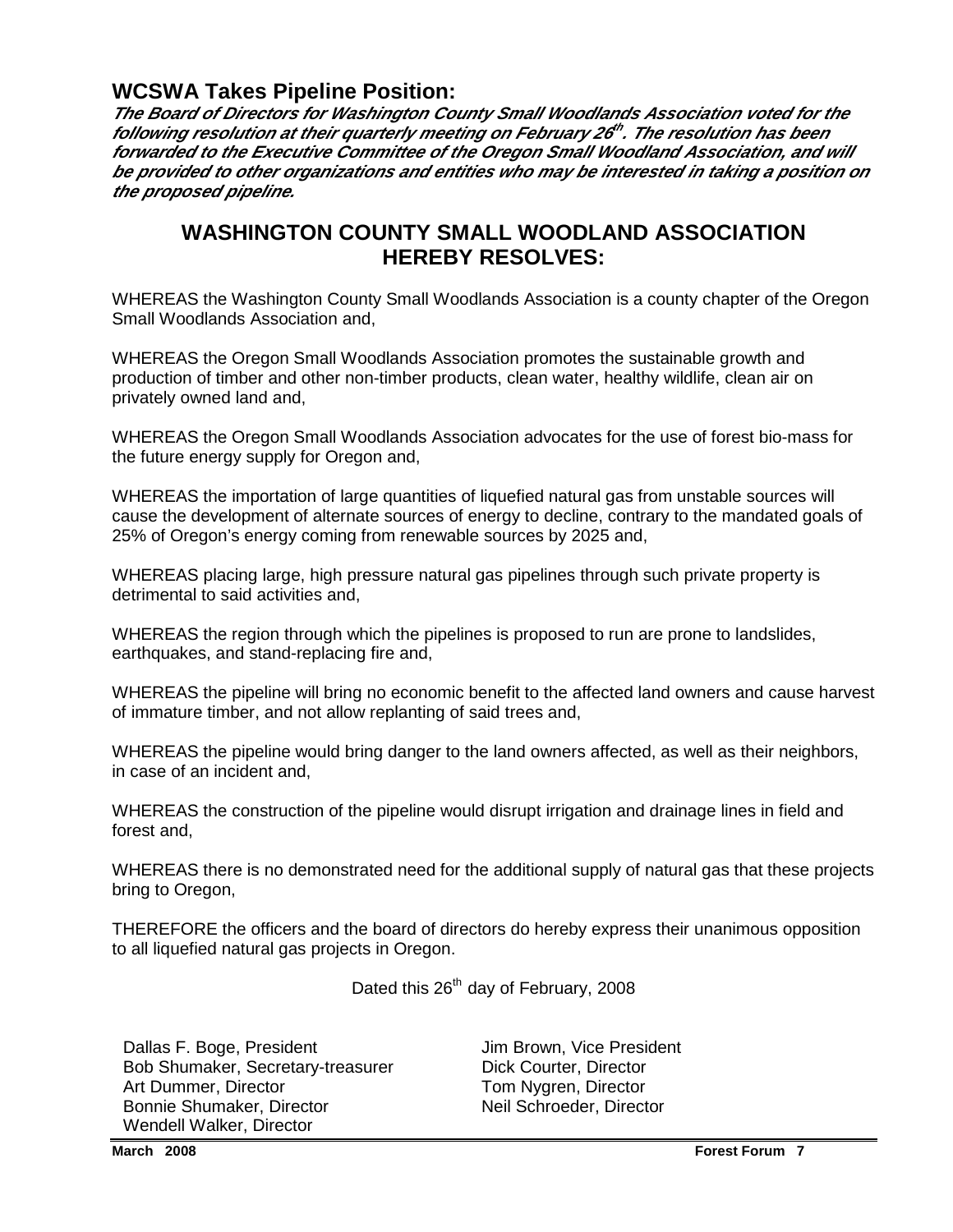# **Wood Market Meltdown Analyzed**

 Non-rational behavior by lumber and panel mills is driving the wood market industry to "suicide-type pricing", according to the February Wood Markets Monthly International Report. They point to the lowest Douglas-fir prices since the 1980's as one example. While "Markets" acknowledges that low prices will persist until classic supply-demand pressures come into play, they point out that the speed and level of plant capacity reduction is insufficient, and there must be other factors influencing market players.

The "Markets" report states that it has been evident for some time that virtually no commodity dimension lumber or stud mill anywhere in North America is profitable or even cash-positive, and prices for most 2X4 commodity structural lumber grades are at the lowest prices since 1991 (except for southern yellow pine). In their opinion, lumber prices will begin to move up somewhat in 2008, if mills can answer these questions:

- When will prices move off the bottom and stay above their recent lows?, and
- At what price level will curtailed capacity restart to push prices back down again?

The bottom line: Lumber price outlooks were consistently over reality in 2006 and 2007. There is a perception that the current housing slump is temporary, and that it will correct itself soon. However, facts indicate that it may still be another 18 months or longer before we see a more balanced market and firm prices – unless something significant happens to change the scenario as it unfolds.

**(Wood Markets International, February 2008)**

# **Advertising Opportunity:**

**The Forest Forum is a monthly newsletter sent out to over 250 members and friends of WCSWA. Advertisers receive free newsletters for the duration of their ads.** 

#### **ADVERTISING RATES (PRICE INCLUDES TYPESETTING & AD PREP)**

**YES!** I want to advertise in the WCSWA Forest Forum. Ad size:

Enclosed is a check or money order for: 1 issue \_\_\_\_ 4 issues \_\_\_ 12 issues \_\_\_

| Company________________            |  |
|------------------------------------|--|
| Contact                            |  |
| Address_________________           |  |
| City/State/Zip____________________ |  |
| Phone                              |  |
| Fax                                |  |

Please send this form, ad copy, logos, photos, etc. to:

**Dallas Boge, 10735 NW Thornburg Rd, Gales Creek, OR 97117** 

**Thank you for supporting Washington County Small Woodlands Association!** 

|                      |       |        | 12     |
|----------------------|-------|--------|--------|
|                      | issue | issues | issues |
| 1/12                 | \$15  | \$30   | \$75   |
| page                 |       |        |        |
| 1/6 page             | 25    | 50     | 125    |
| $\frac{1}{4}$ page   | 35    | 70     | 175    |
| $1/3$ page           | 45    | 90     | 225    |
| 1/ <sub>2</sub> page | 65    | 130    | 325    |
| 2/3 page             | 86    | 170    | 425    |
| Full                 | 125   | 250    | 625    |
| page                 |       |        |        |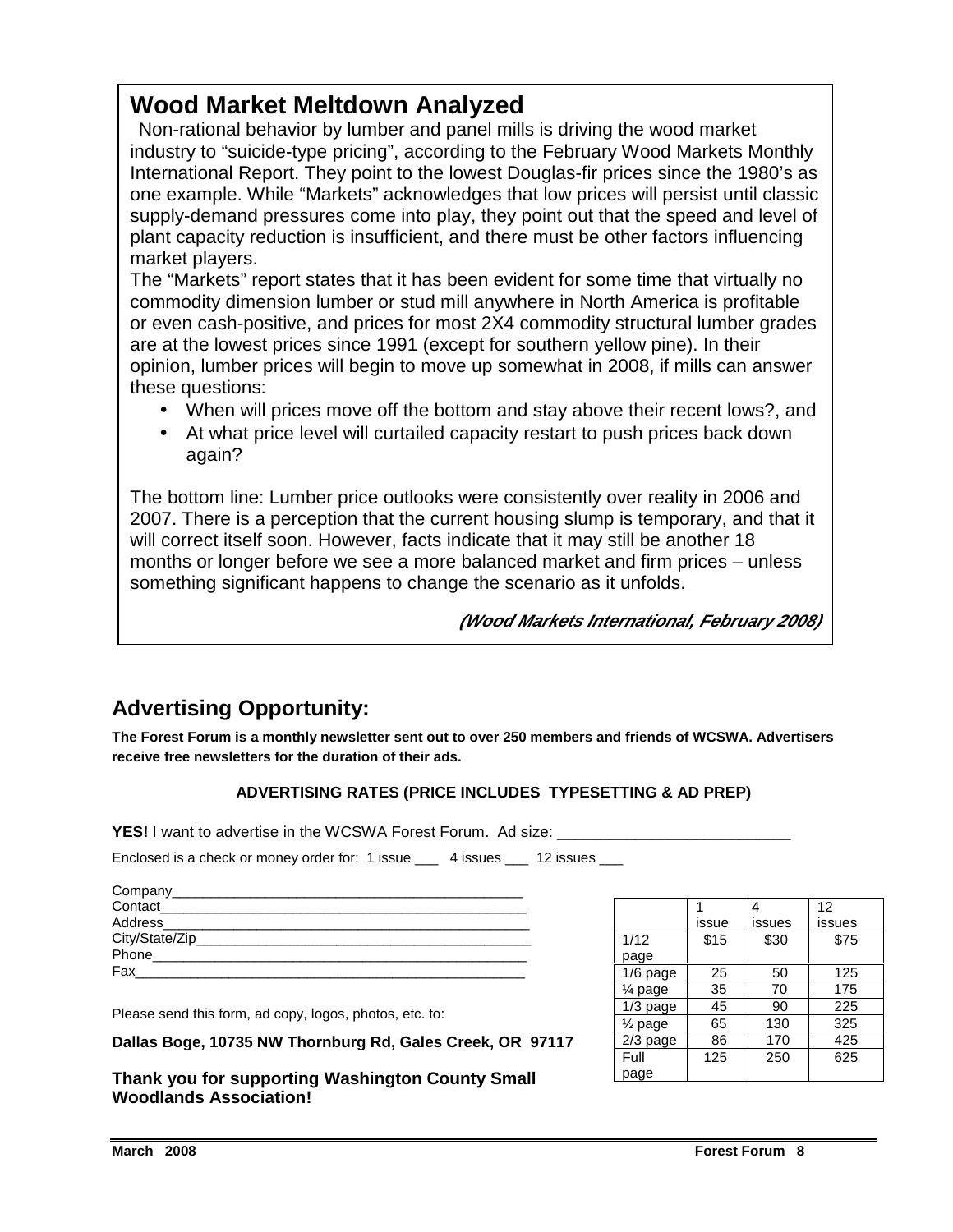# **Tree Talk by Bonnie Shumaker**

 What do tree farmers do this time of year after the seedlings are in the ground and brush control plans made? With the trees still dormant, we might still do a bit of pruning, snipping double-tops or surveying for critter damage. We noticed that with all the snow we had in January, the only things sticking up above the snow were the terminal buds of last year's planting. Our local elk herd used our land as a B & B for about two weeks.

 Beyond the actual on-the-ground work we need to do during the last of this year's tree dormancy (those brush control plans still need to be executed) , there are two educational opportunities in which we plan to partake. Not only will these add to our knowledge, they offer time to visit with new and old woodland friends.

- Tree School at Clackamas Community College will be held Saturday, March 29. I'm not sure how many classes are still open, but we hope to see many WCSWA members there.
- OSWA's Annual Meeting will be held April 24-26 in Florence. Registration forms will be coming soon. It sounds like a fun event with interesting tours and classes – and a clambake on the beach.

Cozy by the fire education is also recommended. I'd like to share with you two books I've enjoyed lately. One is "Last Child in the Woods" by Richard Louv. It is subtitled "Saving Our Children from Nature-Deficit Disorder". For several reasons, children are spending too much time indoors and lack un-structured time exploring nature. Rick Zenn from the World Forestry Center had similar advice when WCSWA visited Magness Tree Farm last May. He stressed that trying to stuff too much "education" into field trip recipients doesn't leave as lasting an impression as letting them explore, touch and experience a forest visit. After reading this book and remembering Rick Zenn's comments, we have encouraged the kids who come to our tree farm for field trips to feel free to go "off trail" to examine what they see and hear. There has to be a certain amount of structure to manage up to 90 kids at a time, but we try to make it a fun "walk in the woods". A booklet enhances their learning, but is secondary to the fun part.

 organized by types of plants and alphabetized by Latin name. Fortunately for me, the index If you are interested in native plants and wildflowers as I am, I can highly recommend two books I found this spring. One is "Wildflowers of the Pacific Northwest" by Mark Turner & Phyllis Gustafson and is published by Timber Press. It is excellent for identifying wildflowers. It has the plants and flowers organized by color and within the color by shape. It is compact enough to carry in a backpack on a hike. The second book is "Encyclopedia of Northwest Native Plants for Gardens and Landscapes" by Kathleen A. Robson, Alice Richter & Marianne Filbert, also published by Timber Press. It is a much bigger book and is lists common names, too. The pictures are excellent and the extraordinary thing about it is how comprehensive is each plant's description. Besides a general description, cultivation and suggestions for landscaping is given along with propagation clues and other notes. Being in charge of WCSWA's Plant Sale for the last three years has made me even more of a wildflower junky than before, and I know there are readers out there who share my enthusiasm.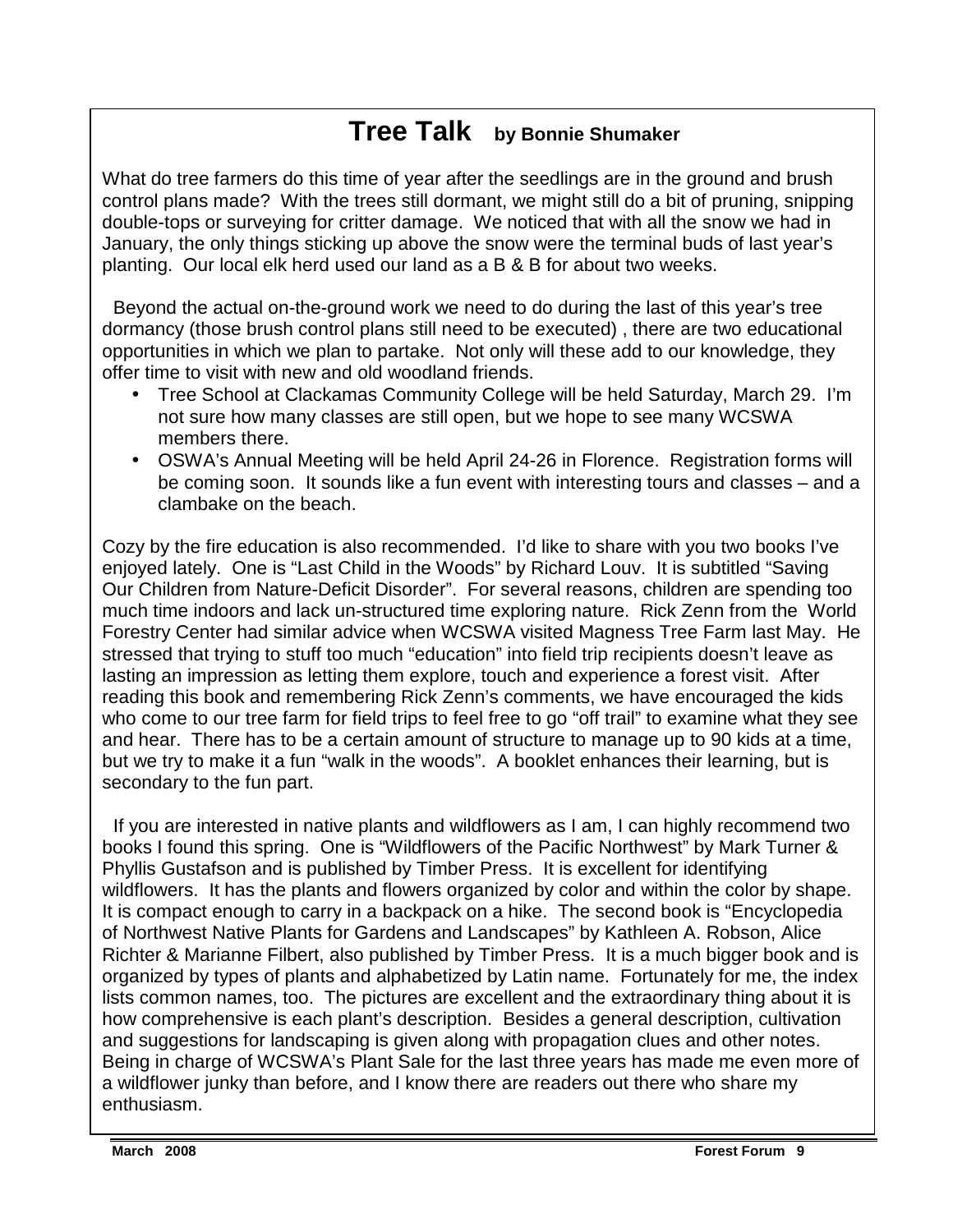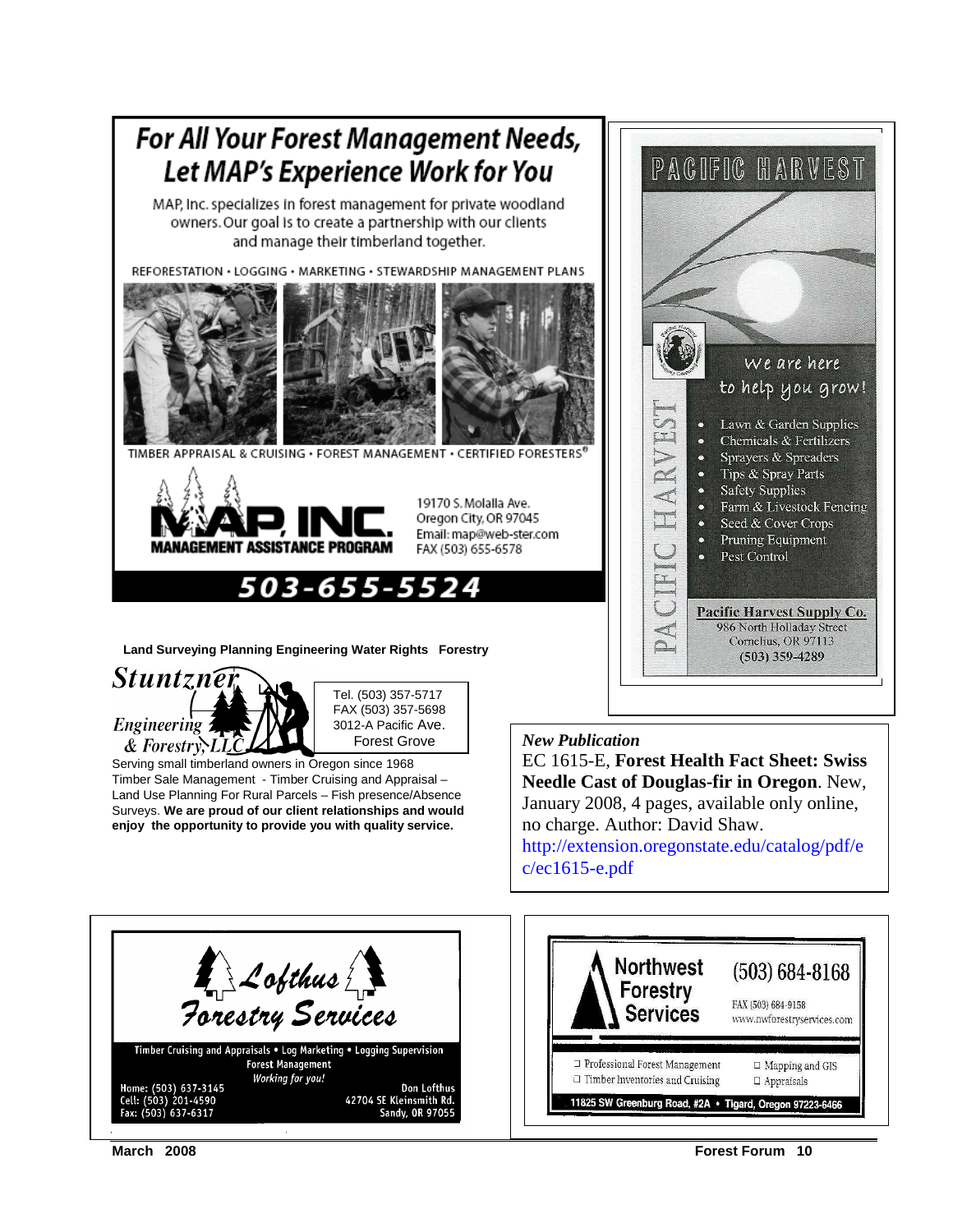

Save time and money on your next land clearing project by calling Brush Tigers, Inc. We can clear one acre of heavy brush and small trees or up to four. acres of light brush in a single day leaving virtually. nothing to haul away!

- Land/Lot Clearing
- $\bullet$  Fire Breaks
- $\bullet$  Maintenance of Fire and Logging Roads

# **BRUSH TIGERS, INC.** THE ULTIMATE IN LAND CLEARING! 503-313-2599

VISIT OUR WEBSITE TODAY AT: WWW.BRUSHTIGERS.COM Or email us to receive an information packet EMAIL: BRUSHTIGERS@COMCAST.NET CCB 162482

**Meeting, from page 1** 

vegetation control, and other management activities.

John graduated from Washington State University with a Bachelor of Science degree in Forest Management in 1980, and began work with the Oregon Department of Forestry in March of 1980 on the Elliott State Forest in Reedsport, Oregon. He worked on the Elliott for 6 years before coming to Columbia City as a Forest Practices Forester. He has now been in Forest Practices for 22 years. John and his wife have two boys who both attend OSU. You might see John out backpacking, backcountry skiing, golfing and cycling – his favorite outdoor sports.

John's area of responsibility covers northern Washington County. He can be reached at Oregon Department of Forestry, 405 E. Street, Columbia City, OR. 97018. His phone number is 503-397-2636, and his e-mail address is jkrause@odf.state.or.us

# **National Tree Farmer Convention Coming To Portland**

The 2008 National Tree Farmer Convention, the annual meeting of the American Tree Farm System, is coming to Portland this October  $16<sup>th</sup>$  through  $18<sup>th</sup>$ . The Convention itself will be held in Portland, but there will be field tours to local sites of interest to tree farmers. One of those sites is the Little Beaver Creek Tree Farm, owned by Anne and Richard Hanschu, on Saturday, October 18<sup>th</sup>. The Hanschus are past winners of the Western Tree Farmer of the Year award, and have made many improvements to their tree farm specifically designed to accommodate tours and visits. They frequently host school groups, foreign tour groups, and others to demonstrate a working tree farm.

Information on the National Tree Farm Convention is available from Richard and Anne, at 503-357- 2551, as well as on the Oregon Tree Farm System website, www.otfs.org.

The Oregon and Washington Tree Farm Systems are hosting the Convention, and are looking for donated items for a silent auction. The proceeds from the auction will be used to support their tree farm programs. If you have an item to donate, you can get more information on how to make a donation by contacting Anne or Richard.